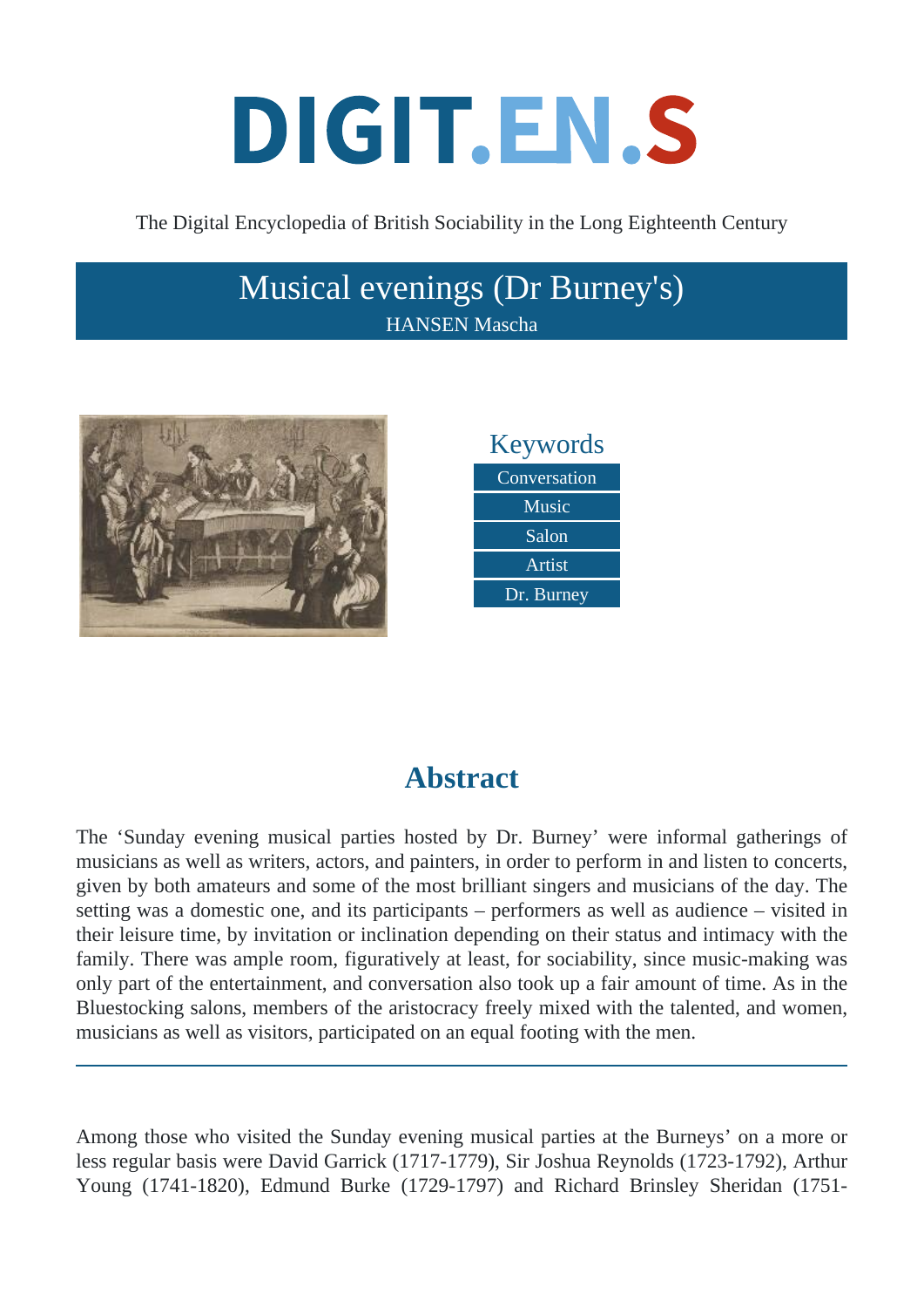1816), and, when in London, composers such as Antonio Sacchini (1730-1786) and Ferdinando Bertoni (1725-1813) and singers such as the famous castrato singers Giusepp Millico (1737-1802) and Gaspare Pacchierotti (1740-1821). From 1777 onwards, the Thrales and Dr. Johnson also joined in. The many guests who visited only occasionally or on invitation included the most celebrated singers of the day, such as the famous soprano Lucrezia Agujari (1743-96), but also travellers such as James Bruce (1730-94), lionized by all the cognoscentiof London.1 In 1782, Dr Burney's musical parties were eventually considered important enough to be caricatured by Charles Loraine Sanglanday Concert  $^{\prime}$ ).2

And yet, the Burney salon can be situated somewhere on a continuum between the private and the public sphere, between literary and musical entertainment, even between work and leisure: 'Pleasant as salon gatherings certainly were, they were not mere leisure activities created to while away the hours or as relaxation from serious work or business', Dena Goodman cautions. Dr. Burney was certainly not a man of leisure, giving lessons from morning to night, and he did not initiate thesseirées to while away a few idle hours. Goodman argues that Enlightenment salons 'served purposes of social mobility', and this was true also of the Burney gatherings: Dr Burney aspired to establish himself as a gentleman, and to do so, he needed to show he was accepted by literati as well as artists, and by the upper middle classes Goodman, p. 330). The move from Queen Square to St Martin's Street in 1774 was a strategic decision, as his daughter Frances admitted several decades later in the Memoirs of Dr. Burneythe house had once belonged to Sir Isaac Newton and Sir Joshua Reynolds lived around the cornerAt the time, Dr Burney, himself an enthusiastic amateur astronomer, had begun to make a name for himself with his volumes of resent State of Music in France and Ital (1771), but only with his second book, Present State of Music in Germany, the Netherlands, and the United Provin  $d\vec{q}$  (32), which was geared to nonspecialist readers, did he gain access to literary circles: 'My publication was honoured with the approbation of the blue-stocking families at Mrs Vezey's [sic], and Mrs. Montagu's, and Sir Joshua Reynolds's, where I was constantly invited and regarded as a member the same time, he was still busily collecting material  $-$  and financial support  $-$  for his masterpiece, the General History of Music (1776-1789), and maintained his family by giving lessons on the harpsichord to the daughters of the more affluent, 'giving as many as fiftyseven lessons a week'. Although the Sunday concerts were leisure in some respects, they also meant business: the higher the reputation of Dr Bursey estect that is, of the people who attended as well as those who performed  $-$  the better for his career. He does not seem have performed himself during these evenings, though his daughters Esther and Susanna and his son-in-law Charles Rousseau Burney frequently dire (Early Journals and Letters of Fanny Burneyll, 77; 187).

Most of our information concerning these musical parties comes from the journals and letters of the Burney daughters (the novelist Frances Burney, later d'Arblay, and her younger sisters Susan and Charlotte). The Burneys were well aware of the reputation of their visitors, and they were equally aware of the fact that the lives of most of those would eventually be of interest to the public. Figuratively and literally, the Burney daughters' journals were written in a closet before the family's move to St. Martin's Street in 1774, but in Newton's Observatory thereafter. Their descriptions of these musical parties vary according to the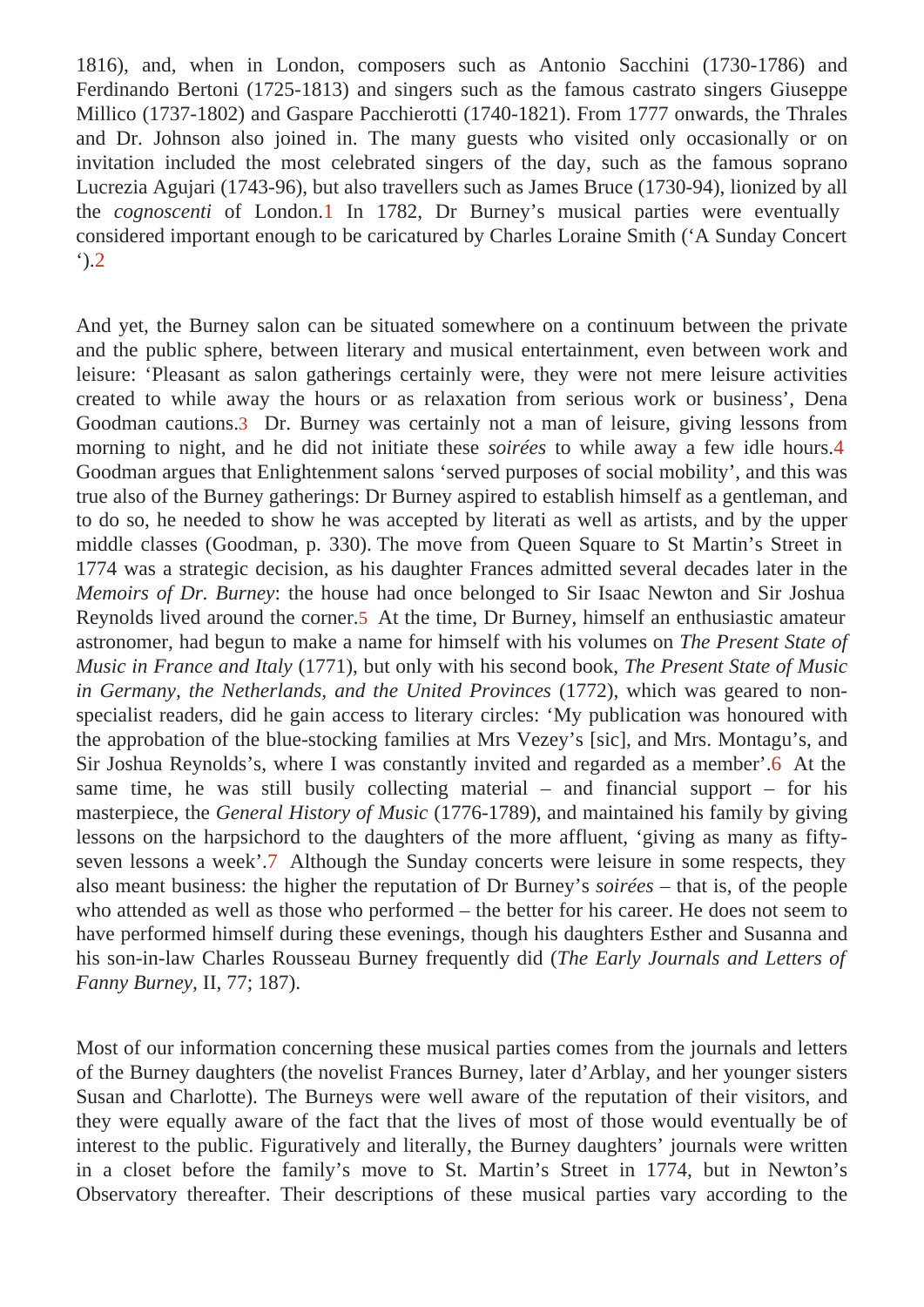eminence of the musicians present, and what was sometimes described as a more or lea private family concert could quickly turn into a semi-public performance in front of a learned audience, if a knowledgeable visitor came to listen in, or a long-awaited singer deigned to perform. Thus, Signora Agujari made them wait almost four months from her first visit to a Sunday evening on 2 March 1775, during which she commended Esther Burney's play on the harpsichord, before she finally agreed to sing in June. Frances reported the dilemma: 'We were all of us excessively eager to hear her sing, but as it was not convenient to offer her the Pantheon-price of 50 Guineas a song, we were rather fearful of asking that favour'. In June, though, 'She came before  $7 - 8$  stayed until 12, & was singing almost all the Time!' (The Early Journals and Letters of Fanny Burney, II, p. 75, 154).

The entertainment was generally two-fold: first, musical performances were enjoyed by at least some parts of the audience and afterwards conversation followed, facilitating sociability (The Early Journals and Letters of Fanny Burnex xii). In his review of the Diary and Letters of Mme d'ArblayThomas Babington Macaulay was astonished, not to say shocked, at the fact that Dr. Burney allowed his children 'to mix freely with those whom butlers and waiting maids call vulgar', but the noblemen who also attended these musical soirées seem to have impressed him much more than they did the Burneys, who enjoyed reflecting on the mix of people they sa $\theta$ . According to Susan, one day they 'had a very Singular party – Italian, French, Irish, English – Jews, Protestants, Cathd Deists – What Not! ... I was extremely well entertained<sup>9</sup> Gasparo Pacchierotti, whose company was sought by all London, frequently sang during Dr Burney's musical evenings, but he did not feel pressured to perform, and what is more, he felt that his art was truly appreciated, and he himself regarded as an artistand a gentleman. 'As for those of high rank,' he told Susan, 'I'm less at ease with them than you might think – I've never enjoyed the pleasure of genuine conversation or friendship with them – the moment I see them they want me to  $sin\ \theta$ usan, so familiar with foreign modes of gentility, had experienced the difference between politeness and presumption:

> 'Mr Barry called – & talked Morality & Philosophy with my Mother – but told her, when she made use of the latter world and know he had been talking Philosophy 'But, for my part, added he, 'I think the measure all that alarms in Moral Philosophy for I don't find that I know more of the matter than Miss Burney or Miss Charlotte – or any other La'dy Intending I really believe to be very civil he makes these sort of Speaches eternally, which most Foreigners would regard as ridiculously impolite.1

The Burney 'salon' illustrates how difficult it is to distinguish between public and private gatherings in the eighteenth-century, and it is important to keep in mind that, as Lawrence Klein explains, 'the private and the public did not correspond to the distinction between home and not-home. [...] [P]eople at home, both men and women, were not necessarily in private'. 12 These gatherings may not compare to other literary salons in their general project of furthering the Enlightenment; they may not even qualify as a 'salon' when compared to those of the Parisian salonnières or the Bluestockings, but if one follows Dena Goodman's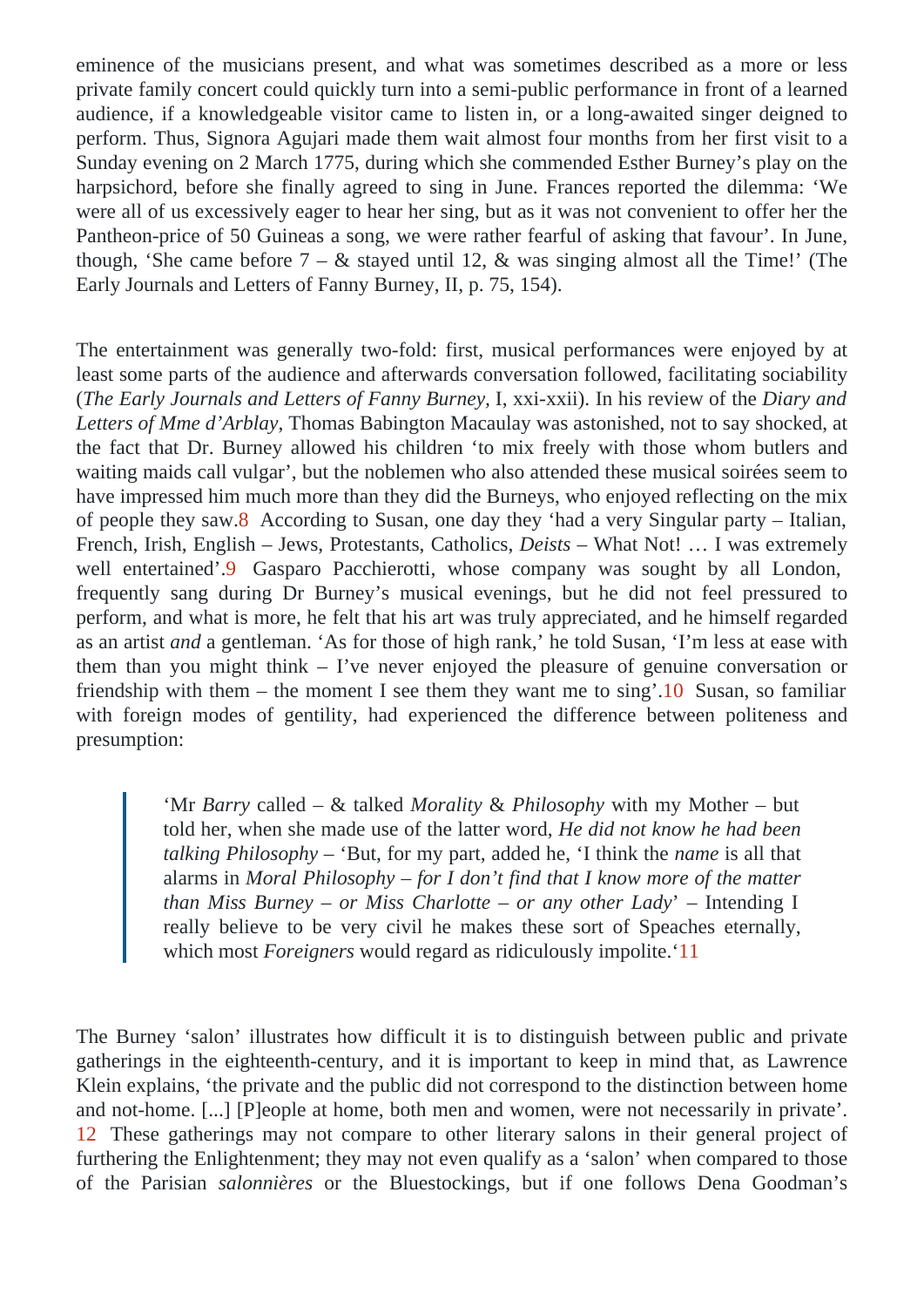definition, they should be accepted as a musical equivalent: 'What distinguished salons […] was not only their conception of intellectual activity as useful work, but also the mixing of ranks and orders' (Goodman 338). This was very much the case at the Burney concerts – with the addition of musical to intellectual activity. In the end, what made the salons and the epistolary networks that passed through them institutions of Enlightenment sociability may not have been the people who sought to control them, but the principles that underlay and structured them: the social and intellectual principles of reciprocity, equality, debate, and exchange Goodman 349-350). The informal, easy-going implementation of these principles was certainly a hallmark of the Burneys' musical evenings.

1. See Roger Lonsdale, Dr. Charles Burney: A Literary Biography (Oxford: Clarendon Press, 1965), p. 160-61.

2. 'A Sunday concert' by Charles Loraine Smith (of Enderby), published by M. Rack etching and aquatint, published 4 June 1782, National Portrait Gallery, NPG D14563.

3. Dena Goodman, 'Enlightenment Salons: The Convergence of Female and Philosophic Ambitions', ECS (22/3, 1989), p. 329-350, p. 338.

4. The Early Journals and Letters of Fanny Burney, ed. Lars Troide (Montreal and Kingston: McGill-Queen's University Press, 1988), xxi-xxii.

5. Frances Burney, Memoirs of Doctor Burney, arranged from his own Manuscripts, from Family Papers, and from Personal Recollections. By his daughter, Madame d'Arblay, 3 vols. (London, 1832), I, p. 289-90.

6. Burney is quoted from Roger Lonsdale, Dr. Charles Burney: A Literary Biography (Oxford: Clarendon Press, 1965), p. 128.

7. Kate Chisholm, 'The Burney Family' in The Cambridge Companion to Frances Burney, ed. Peter Sabor (Cambridge: Cambridge University Press, 2007), p. 7-22, p. 10.

8. Thomas B. Macaulay, 'The Diary and Letters of Mme d'Arblay', Critical and Historical Essays Contributed to the Edinburgh Review, 2 vols. (London and Bombay: Longman, Green & Co., 1903), p. 626.

9. Quoted from Constance Hill. The House in St Martin's Street: Being Chronicles of the Burney Family (London: John Lane, 1907), p. 290.

10. Quoted from Linda Kelly, Susanna, The Captain & the Castrato: Scenes from the Burney Salon, 1779-1780 (London: Starhaven, 2004), p. 107.

11. The Journals and Letters of Susan Burney: Music and Society in Late Eighteenth-Century England, ed. Philip Olleson (Farnham: Ashgate, 2012), p. 85.

12. Lawrence E. Klein, 'Gender and the Public/Private Distinction in the Eighteenth Century: Some Questions about Evidence and Analytic Procedure', ECS (29/1, 1996), p. 97-109, p. 104-105.

13. See also p. 340: '[I]t was a space for people to make contact, to meet each other, to come to know one another; where they could join together for common purposes […]'.

## Cite this article

HANSEN Mascha, "Musical evenings (Dr Burney's)", The Digital Encyclopedia of British Sociability in the Long Eighteenth Centurg political, ISSN 2803-2845, Accessed on 07/07/2022, URL: https://www.digitens.org/en/notices/musical-evenings-dr-burneys.ht

### Further Reading